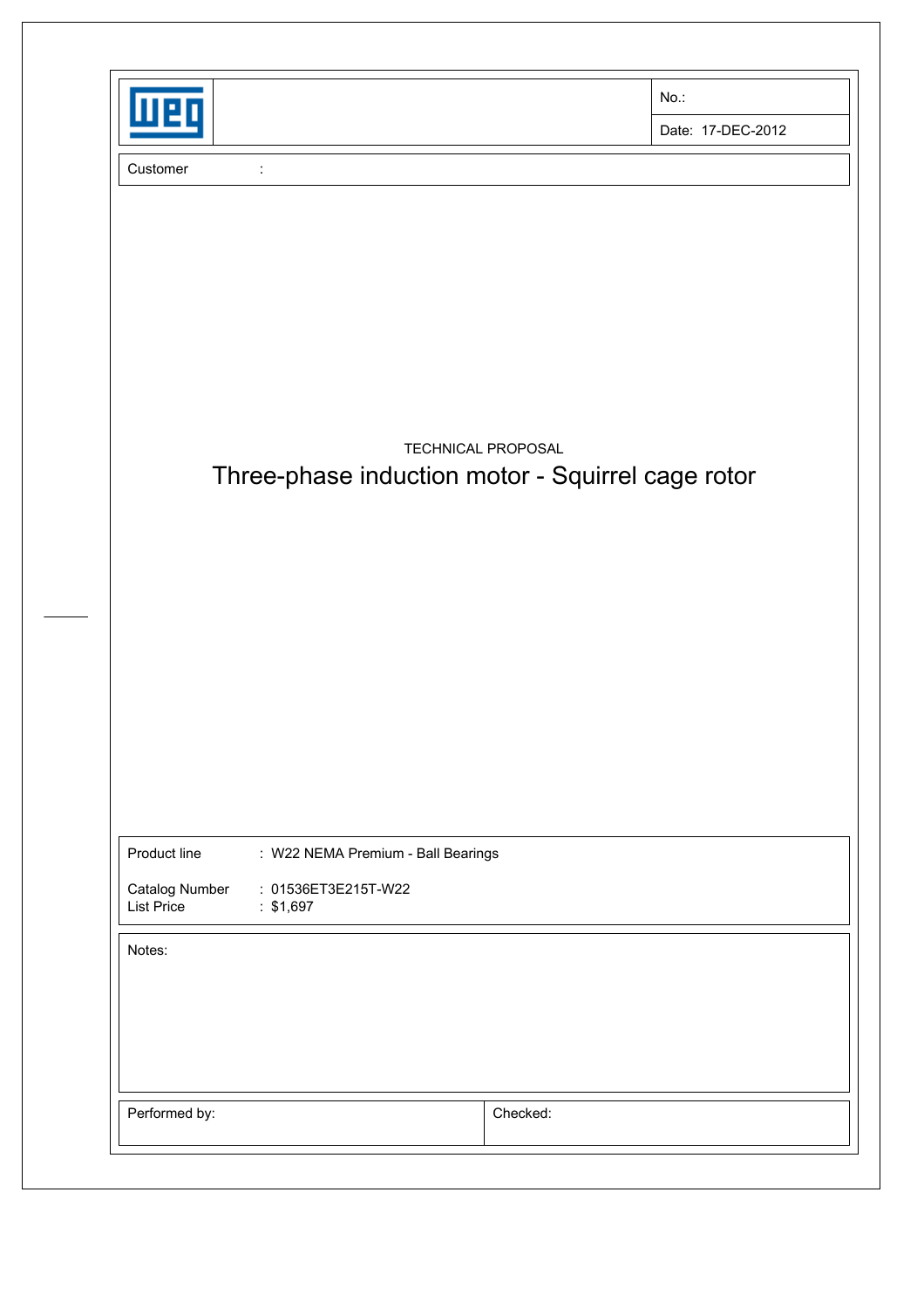

**Customer** 

No.:

Date: 17-DEC-2012

## DATA SHEET

Three-phase induction motor - Squirrel cage rotor

Product line : W22 NEMA Premium - Ball Bearings Frame : 215T Output : 15 HP<br>Frequency : 60 Hz Frequency Poles : 2<br>
Full load speed : 2510 Full load speed Slip : 2.50 % Voltage : 208-230/460 V Rated current : 37.6-34.0/17.0 A Locked rotor current : 258/129 A Locked rotor current (II/In) : 7.6 No-load current : 12.3/6.15 A Full load torque : 22.1 lb.ft Locked rotor torque : 240 % Breakdown torque : 280 % Design : B Insulation class : F Temperature rise : 80 K Locked rotor time : 14 s (hot) Service factor : 1.25 Duty cycle  $\qquad \qquad : S1$ Ambient temperature : -20°C - +40°C Altitude : 1000 Degree of Protection : IP55 Approximate weight : 163 lb Moment of inertia : 0.63620 sq.ft.lb Noise level : 72 dB(A) D.E. N.D.E. **N.D.E. Load** Power factor Efficiency (%) Bearings 6308 ZZ 6207 ZZ 100% 0.89 91.0 Regreasing interval --- --- --- --- --- --- 75% 0.85 91.0 Grease amount --- --- --- --- --- --- --- | | 50% 0.76 90.2 Notes: Performed by **Checked**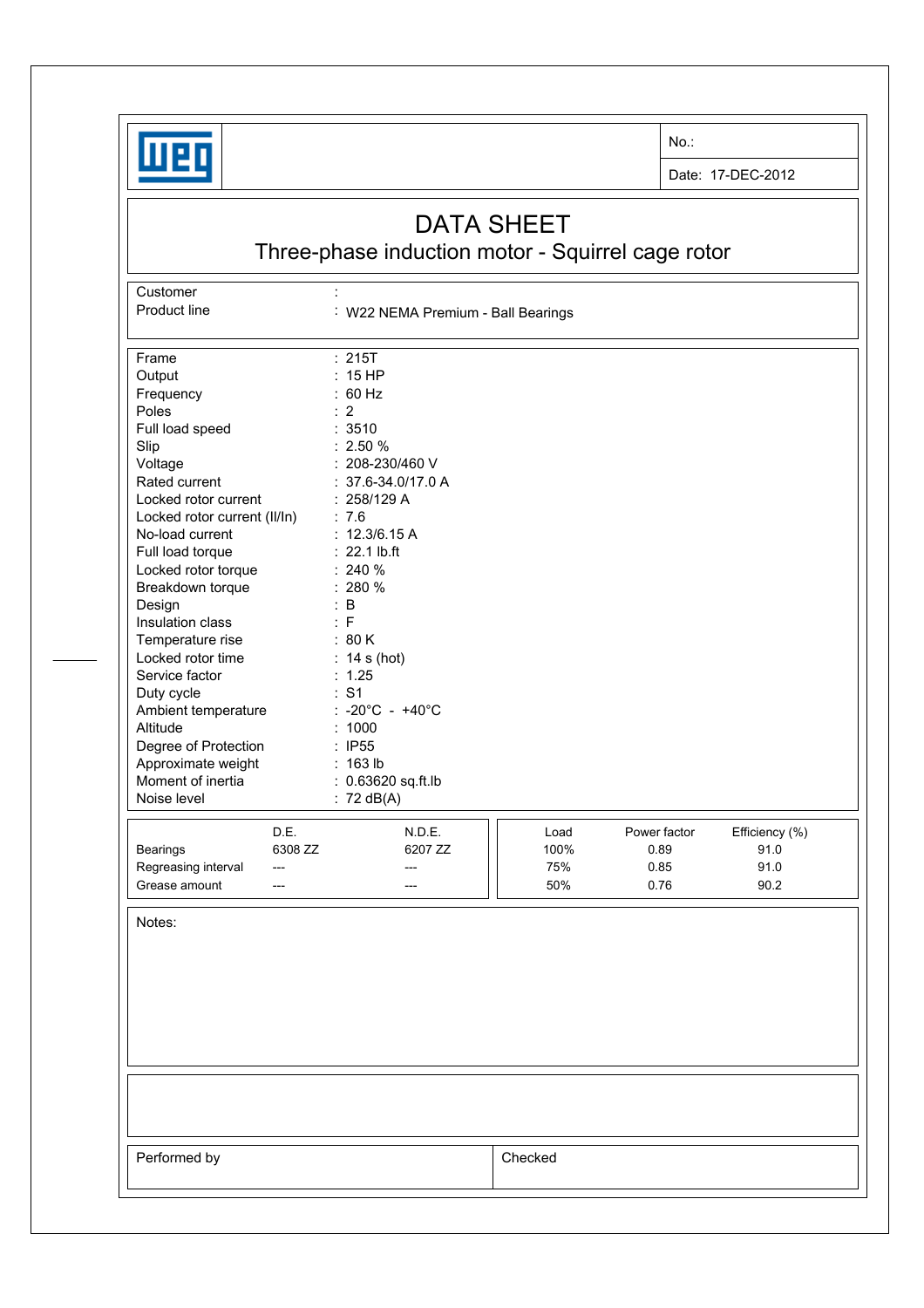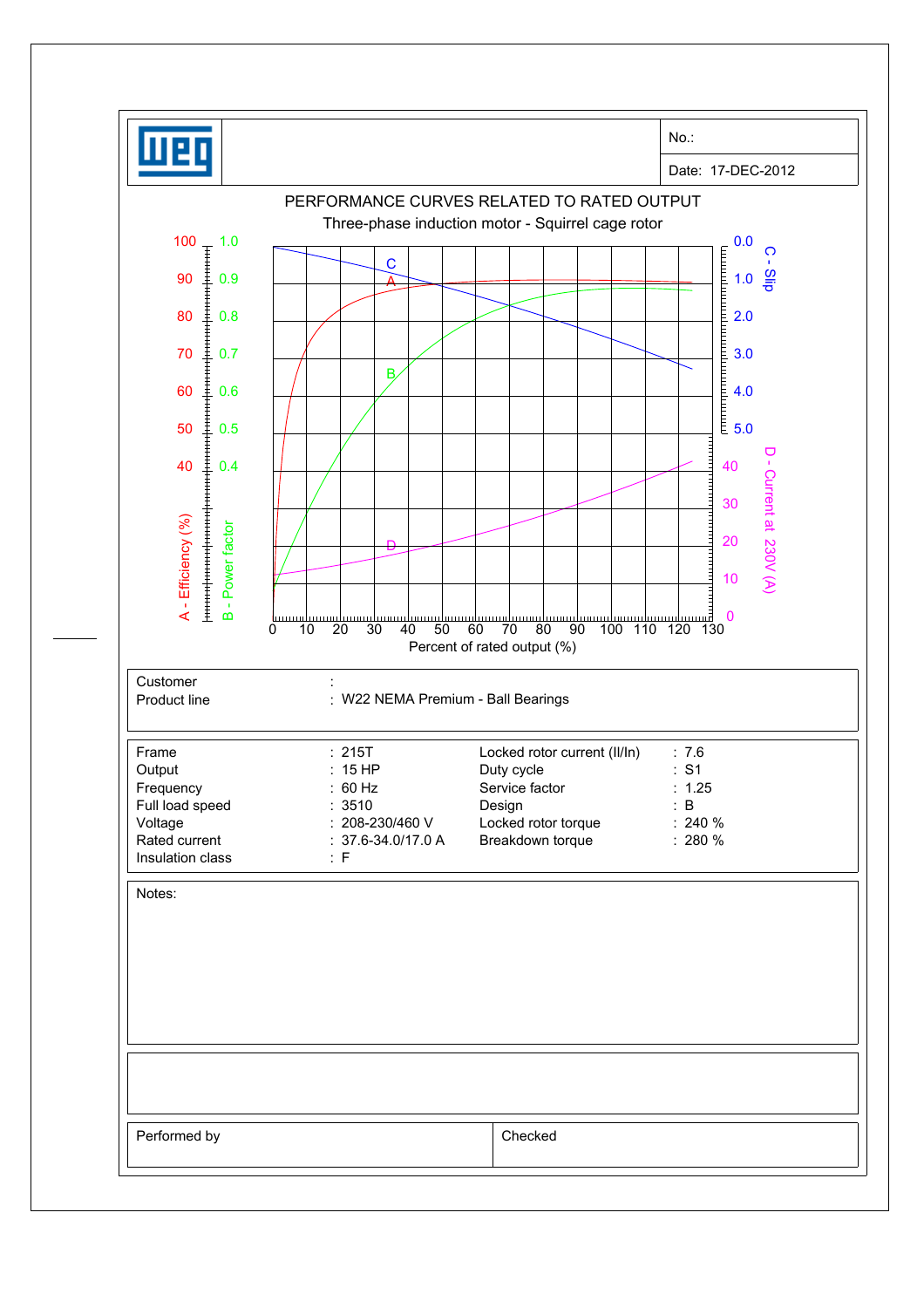|                                                  |                                             |                                                          | No.:                                           |
|--------------------------------------------------|---------------------------------------------|----------------------------------------------------------|------------------------------------------------|
|                                                  |                                             |                                                          | Date: 17-DEC-2012                              |
|                                                  |                                             | CHARACTERISTIC CURVES RELATED TO SPEED                   |                                                |
| 5.0                                              |                                             | Three-phase induction motor - Squirrel cage rotor        | 10.0                                           |
|                                                  |                                             |                                                          | $\overline{\mathbf{u}}$<br>$\mathbf{I}$        |
| 4.5                                              |                                             |                                                          | 9.0                                            |
| 4.0                                              | B                                           |                                                          | 8.0                                            |
| 3.5                                              |                                             |                                                          | 7.0                                            |
| 3.0                                              |                                             |                                                          | 6.0                                            |
| 2.5                                              |                                             |                                                          | 5.0                                            |
|                                                  |                                             |                                                          |                                                |
| 2.0                                              |                                             |                                                          | Current related to rated current (I/In)<br>4.0 |
| 1.5                                              |                                             |                                                          | 3.0                                            |
| A - Torque related to rated torque (C/Cn)<br>1.0 |                                             |                                                          | 2.0                                            |
| 0.5                                              |                                             |                                                          | 1.0                                            |
| 0.0                                              |                                             |                                                          | 0.0                                            |
|                                                  | Ш<br>20<br>30<br>40<br>0<br>10              | 50<br>60<br>70<br>80<br>Speed related to rated speed (%) | لا بىرىيە<br>100<br>90                         |
| Customer                                         |                                             |                                                          |                                                |
| Product line                                     | : W22 NEMA Premium - Ball Bearings          |                                                          |                                                |
|                                                  |                                             |                                                          |                                                |
| Frame<br>Output                                  | : 215T<br>: 15 HP                           | Locked rotor current (II/In)<br>Duty cycle               | : 7.6<br>: S1                                  |
| Frequency<br>Full load speed                     | : 60 Hz<br>: 3510                           | Service factor<br>Design                                 | : 1.25<br>: B                                  |
| Voltage<br>Rated current                         | : 208-230/460 V<br>$: 37.6 - 34.0 / 17.0 A$ | Locked rotor torque<br>Breakdown torque                  | $: 240 \%$<br>$: 280 \%$                       |
| Insulation class                                 | : F                                         |                                                          |                                                |
| Notes:                                           |                                             |                                                          |                                                |
|                                                  |                                             |                                                          |                                                |
|                                                  |                                             |                                                          |                                                |
|                                                  |                                             |                                                          |                                                |
|                                                  |                                             |                                                          |                                                |
|                                                  |                                             |                                                          |                                                |
|                                                  |                                             |                                                          |                                                |
|                                                  |                                             |                                                          |                                                |
| Performed by                                     |                                             | Checked                                                  |                                                |